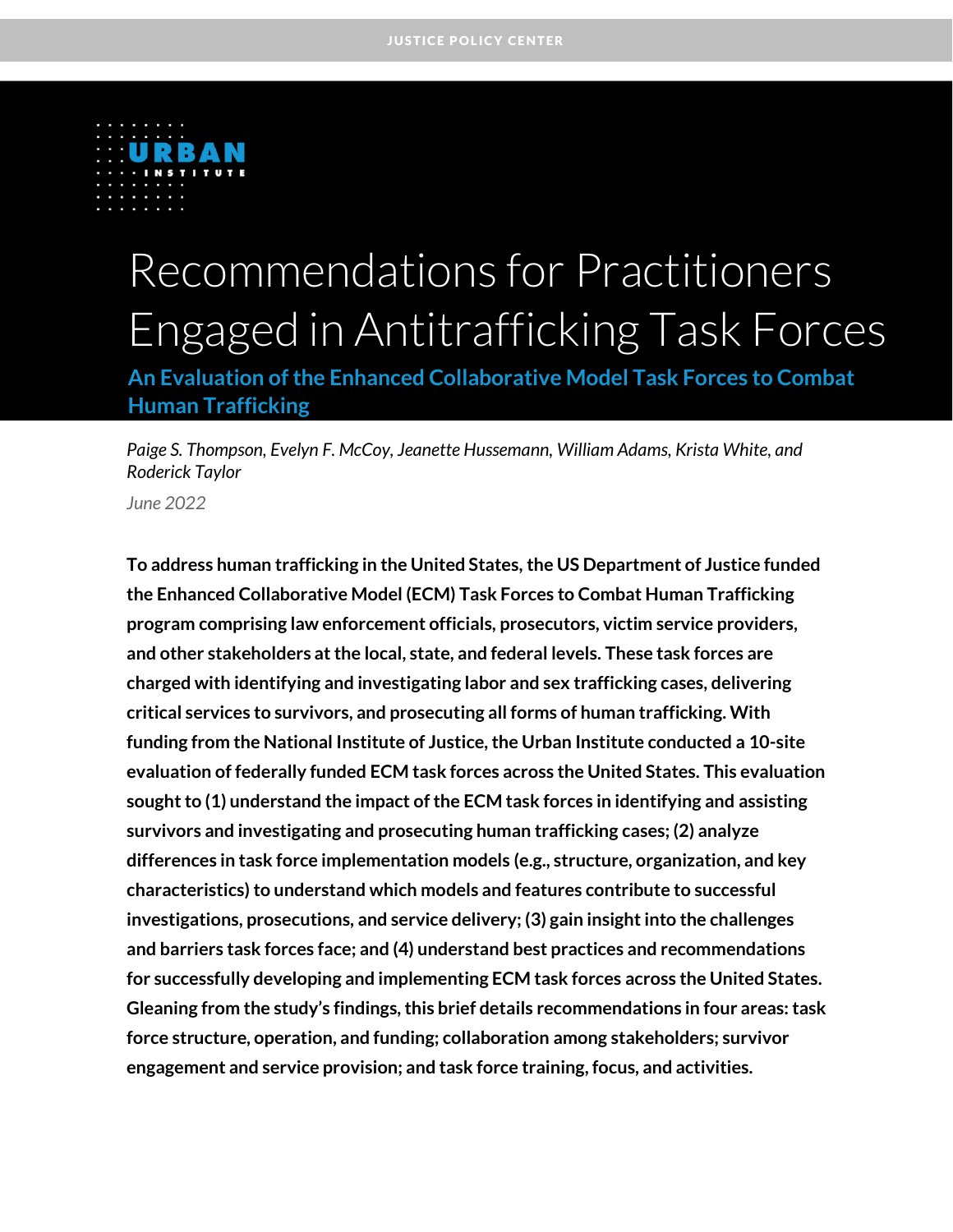# Enhanced Collaborative Model Task Forces

Over the past 20 years, the United States government has taken substantial steps to address human trafficking. 1 In 2000, Congress established the Trafficking Victims Protection Act as a federal response to human trafficking, which focused on a three-"P" framework—*prosecuting* human trafficking cases, *protecting* survivors, and *preventing* trafficking through the mobilization of government agencies to action. Over five subsequent reauthorizations (in 2003, 2005, 2008, 2013, and 2018), Congress has built on the Trafficking Victims Protection Act to expand the federal strategy to combat trafficking, including by adding *partnerships*to the initial framework, recognizing the importance of nongovernmental organizations in addressing human trafficking, and funding task forces to address human trafficking in cities, counties, and states (Todres 2012; Zimmerman, Hossain, and Watts 2011).

In 2010, the Office for Victims of Crime and the Bureau of Justice Assistance launched the Enhanced Collaborative Model Task Forces to Combat Human Trafficking program to support communities in developing effective and sustainable multidisciplinary task forces that employ victimcentered approaches to identify survivors of sex and labor trafficking, provide services to survivors, and investigate and prosecute all forms of human trafficking. ECM task forces bring together key stakeholders, including law enforcement, prosecutors, victim service providers, and others at the local, state, and federal levels. As of FY 2020, there were 47 active federally funded ECM task forces in the United States.

Little research on the ECM task forces has been conducted. To address this gap in knowledge, the National Institute of Justice funded the Urban Institute to conduct a multisite, multimethod evaluation to understand the impact of ECM human trafficking task forces on investigating and prosecuting human trafficking crimes and on identifying and assisting human trafficking survivors. The study also sought to examine which task force models and features contribute most to specific outcomes and to gain insight into ECM investigative, prosecutorial, and victim service practices, challenges, and barriers.

This brief summarizes recommendations from this research study in four categories: the structure, operation, and funding of ECM task forces; collaboration among stakeholders; survivor engagement and service provision; and task force training, focus, and activities. Recommendations come from the findings of our analysis and directly from stakeholders' responses to interview questions about task force recommendations and best practices. See box 1 for our research questions and methodology, and for an overview of the study's findings, see McCoy and coauthors (2022).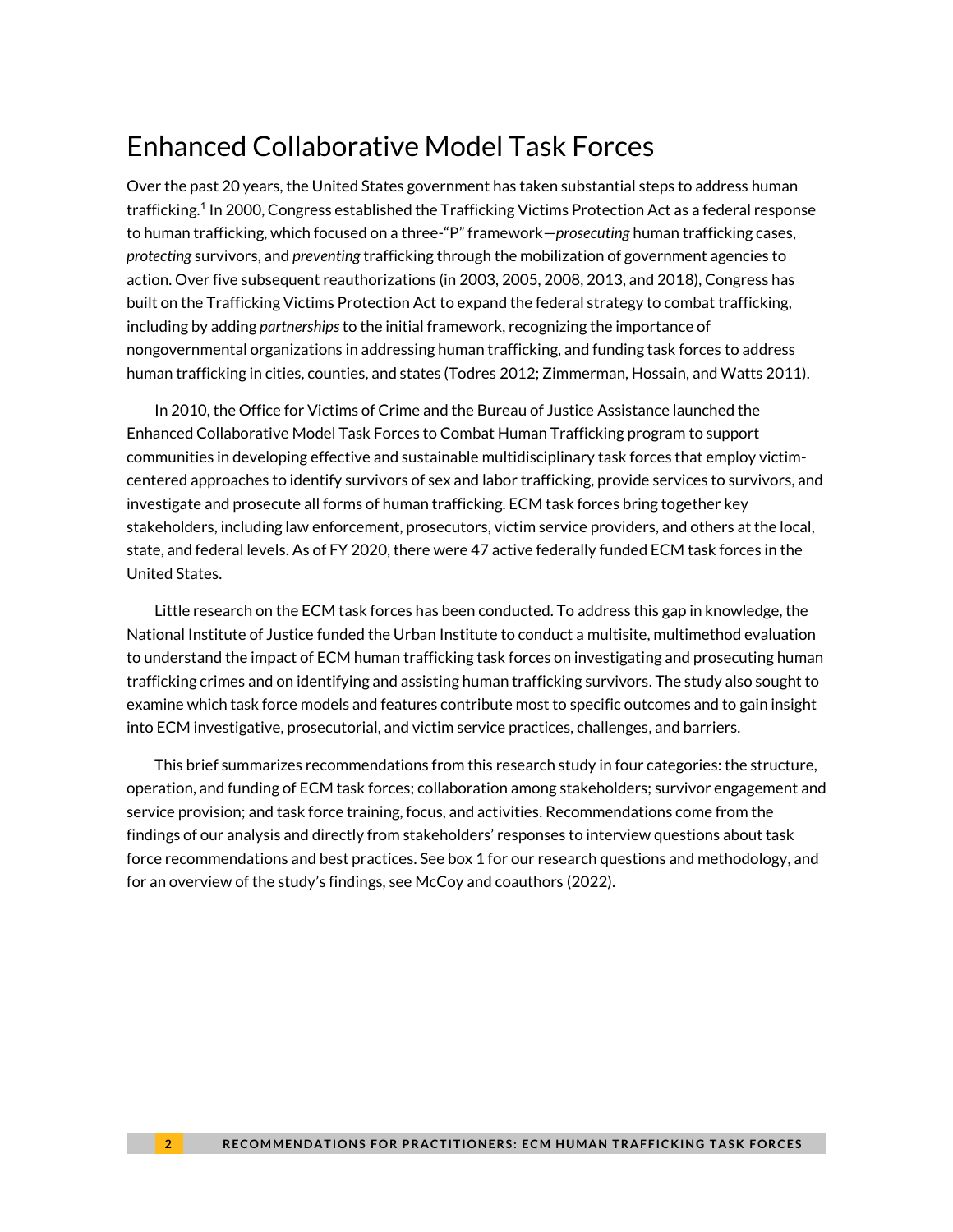#### BOX 1

#### **Evaluation of the Enhanced Collaborative Model Task Forces to Combat Human Trafficking**

The National Institute of Justice funded the Urban Institute to conduct a multisite, mixed-methods evaluation of the impact of federally funded ECM task forces on addressing human trafficking, including sex and labor trafficking. Specifically, this research sought to (1) understand the impact of the ECM task forces in identifying and assisting human trafficking survivors and investigating and prosecuting human trafficking, and (2) +analyze differences in various task force implementation models (e.g., structure, organization, and key characteristics) to understand which task force models and features contribute most to specific outcomes. In addition, this research sought to gain insight into the investigative, prosecutorial, and victim service practices among ECM task forces; challenges and barriers tasks forces face in addressing human trafficking; and best practices and recommendations to develop and implement successful task forces. Urban, in consultation with the Bureau of Justice Assistance, the Office for Victims of Crime, and the National Institute of Justice, selected 10 task forces based on variation in geography, funding cycle, ECM grant purpose area, lead law enforcement organization, and organizational or coverage area. Six major research questions guided this study:

- How are ECM human trafficking task forces providing comprehensive victim services?
- What approaches and techniques are ECM human trafficking task forces relying on to investigate and prosecute cases of human trafficking?
- Which characteristics of human trafficking cases or features of the offense predict case outcomes (such as prosecution)? In addition, how does the presence of certain ECM human trafficking task force elements contribute to those case outcomes?
- What is the impact of ECM human trafficking task forces on addressing human trafficking (in terms of sex and labor trafficking survivors identified and assisted, and cases investigated and prosecuted)?
- Which types of ECM human trafficking task forces perform well and why? Which task force elements (such as task force organization, size, scope, leadership structure, and organizational location) are associated with effective task forces?
- What challenges and barriers are ECM human trafficking task forces facing?

To answer these research questions, we conducted qualitative and quantitative analyses using the following data sources:

**In-depth interviews with task force stakeholders.** We interviewed 143 task force stakeholders, including 60 law enforcement officials, 23 prosecutors, 55 victim service providers, and 5 other relevant task force stakeholders (county government and communications staff) across the 10 diverse ECM task forces in this study.

**Closed case files of law enforcement investigations into human trafficking.** We reviewed and coded 226 law enforcement closed case files of investigations identified as human trafficking collected from 8 of the 10 participating ECM task forces. Case files included 257 suspects and 208 survivors. Case files were pulled from a random sample of 30 to 40 cases per task force that spanned the period since the task force began receiving ECM funding.

**Data from the Bureau of Justice Assistance's Performance Measurement Tool and the Office for Victims of Crime's Trafficking Information Management System.** We received quarterly administrative performance metrics data on law enforcement investigations and prosecutions (from the Performance Measurement Tool) and survivors identified and assisted (from the Trafficking Information Management System).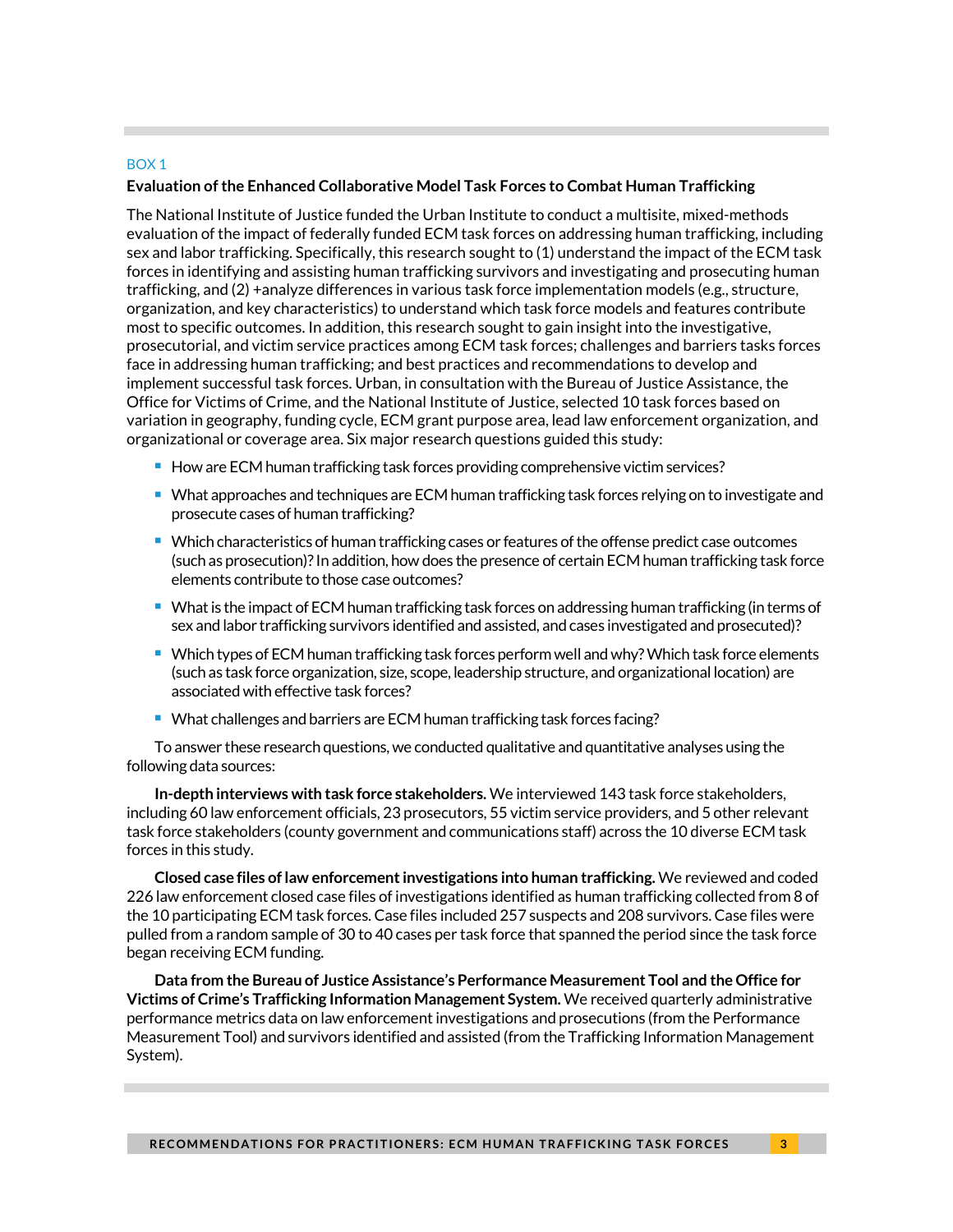# Structure, Operation, and Funding of ECM Task Forces

**ECM task forces should identify administrators to facilitate day-to-day operations.** Our research indicated that task forces were more effective when they had administrators, whose responsibilities include helping with day-to-day operations such as monitoring grant budgets and requirements, contact lists, written policies and procedures, training materials, and meeting notes; managing members' expectations and roles; facilitating communication between task force members and organizations; and tracking progress in meeting training, operational, and internal goals.

**Encourage colocation of ECM task forces.**\* Our research found that colocation facilitates collaboration and cooperation, promotes relationship building among task force members, allows problems to be solved in real time, and facilitates investigations and prosecutions. However, colocation is not feasible for all task forces, depending on their structure and coverage area (for instance, colocation is not possible in statewide task forces).

The colocation is key, fundamental. A lot of people like to say we're connected by email, but having people in the same room and knowing that person's face and voice is so very helpful. It makes us much more effective that we can hand information back and forth rapidly since we're in the same office space. It works better this way. You need team members in the same place so that people can interact freely in person. You don't build relationships the same way via the internet that you do in person. —Law enforcement official

**Construct a task force that is representative of diverse knowledge and skills.** Task forces should have a shared understanding of and approach to human trafficking, but diversity of expertise is critical to effectively meeting goals. Law enforcement agencies, prosecutors, and service providers are crucial partners, but task forces also benefit from including nonprofits, advocacy organizations, and other organizations and stakeholders who can engage the community in addressing human trafficking.

**Ensure ECM task forces are survivor-informed**. It is important that the ECM task forces be survivor-informed. People with lived experience can offer task forces victim-centered and traumainformed insight to task force practices, including investigation practices and the overall development of task force responses, protocols, and coordination around cases of human trafficking.

**Provide statewide task forces additional funding**. Because of the significant logistical challenges faced by statewide task forces in meeting essential components of the ECM task force model, such as facilitating collaboration among task force members or agencies from across a state, providing necessary training, and meeting victim services needs across a large geographic area, these task forces should be given special consideration and supplemental funding to put them in position to succeed.

<sup>\*</sup> In this context, colocation means a task force had a common space in one building where task force members from different agencies and organizations (e.g., local law enforcement, federal law enforcement, victim service providers) could embed and work together for part or all of the week on task force activities but could still return to work at their parent organizations as needed. Colocation does not mean that entire agencies or organizations shared one location.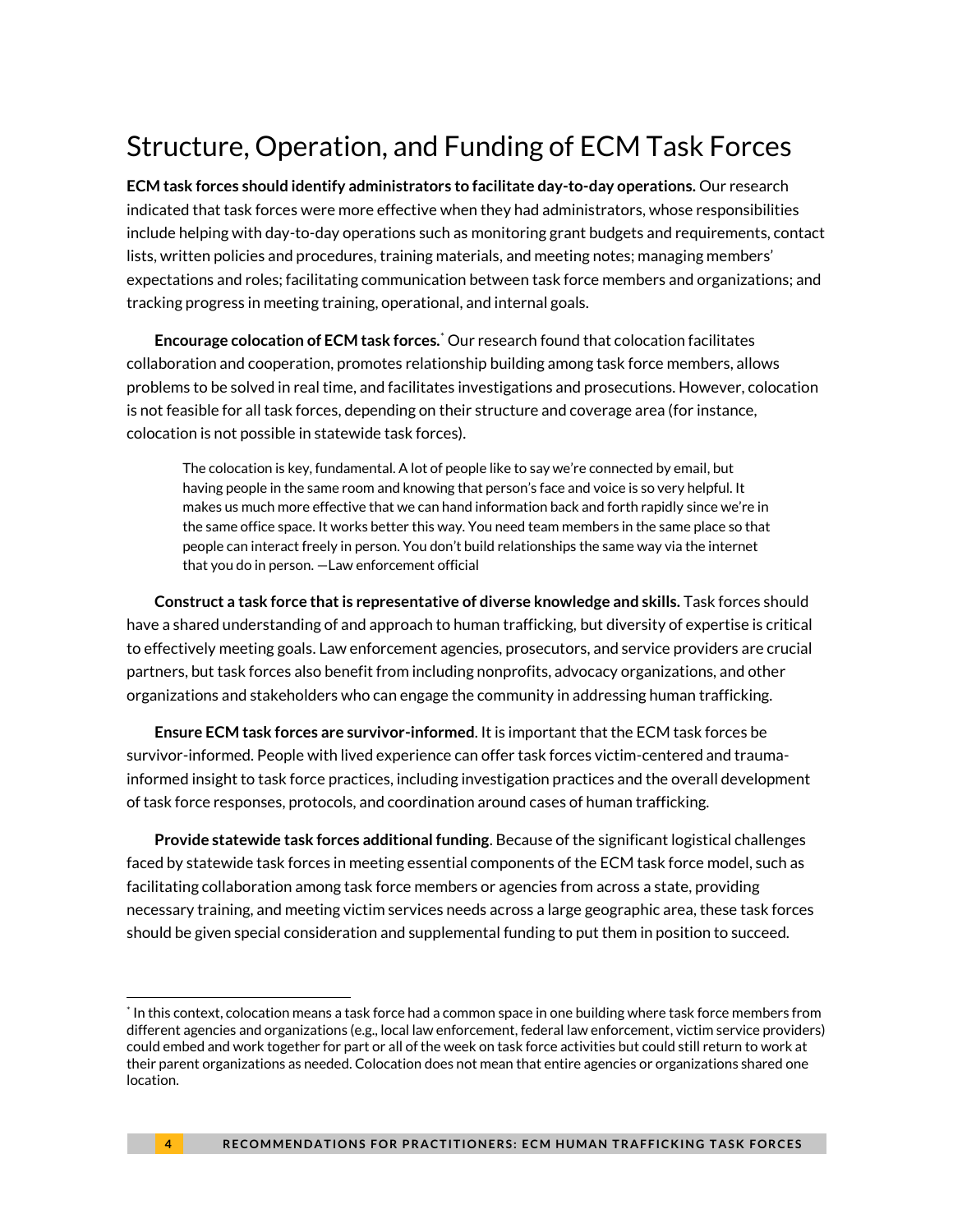# Collaboration among Stakeholders

**Clearly define roles and expectations for task force members and organizations to promote collaborative relationships.** Task forces should strive to understand each member's roles and view their contributions as valuable for meeting task force goals. Relatedly, task forces should encourage and support rapport and relationship building among task force members to facilitate information sharing and innovation, such as expanding service provision or adopting new investigative techniques.

**Encourage open communication among task force members.** Task force members should establish formal communication policies that guide members in communicating about cases and service needs and working through conflicts. This is particularly important with law enforcement and victim service providers who may have differing approaches and viewpoints on how to investigate, prosecute, and deliver services.

You need team players. You need people who are open to see outside the small skew of their own agency. You definitely need to have people with innovative ideas. You need to have people who are willing to work long hours to make it happen. You need people from high up who are willing to get their hands dirty on the ground level. You need to be okay with failures. You need to be okay with being able to, like, reach out to other agencies, and just, you know, really just be open, you know, to see what each agency has to offer, and what we can do to come together as a task force. You know? —Service provider

**Encourage federal partners to engage more in ECM task force activities and collaborate with local partners**. Findings from this study revealed that relationships between local and federal law enforcement partners were not always as strong as they could be because of differing perspectives about the types of human trafficking investigations task forces should focus on and approaches to responding to human trafficking. Although we understand agreement is not possible on all issues, task forces generally perform better when federal partners collaborate with local stakeholders toward a common goal.

**Establish formal agreements between participating task force agencies**. Task forces should have memorandum-of-understanding agreements that define the roles of the participating agencies and outline the personnel and monetary resources agencies can contribute to task forces. In addition, lead agencies should secure buy-in from their staff to ensure adequate resources can be devoted to the task forces.

# Survivor Engagement and Service Provision

**Implement trauma-informed and victim-centered practices during law enforcement interviews, investigations, and prosecutions.** Law enforcement officials and service providers should collaborate to ensure survivors' basic needs (medical care, food and water, clothes, financial assistance, sleep, safe short-term housing, and safety planning) are met. Law enforcement partners are also encouraged to wear civilian clothes during interviews with survivors and to use survivors' terminology when discussing their victimization experiences. Furthermore, matching the gender of the interviewer with that of the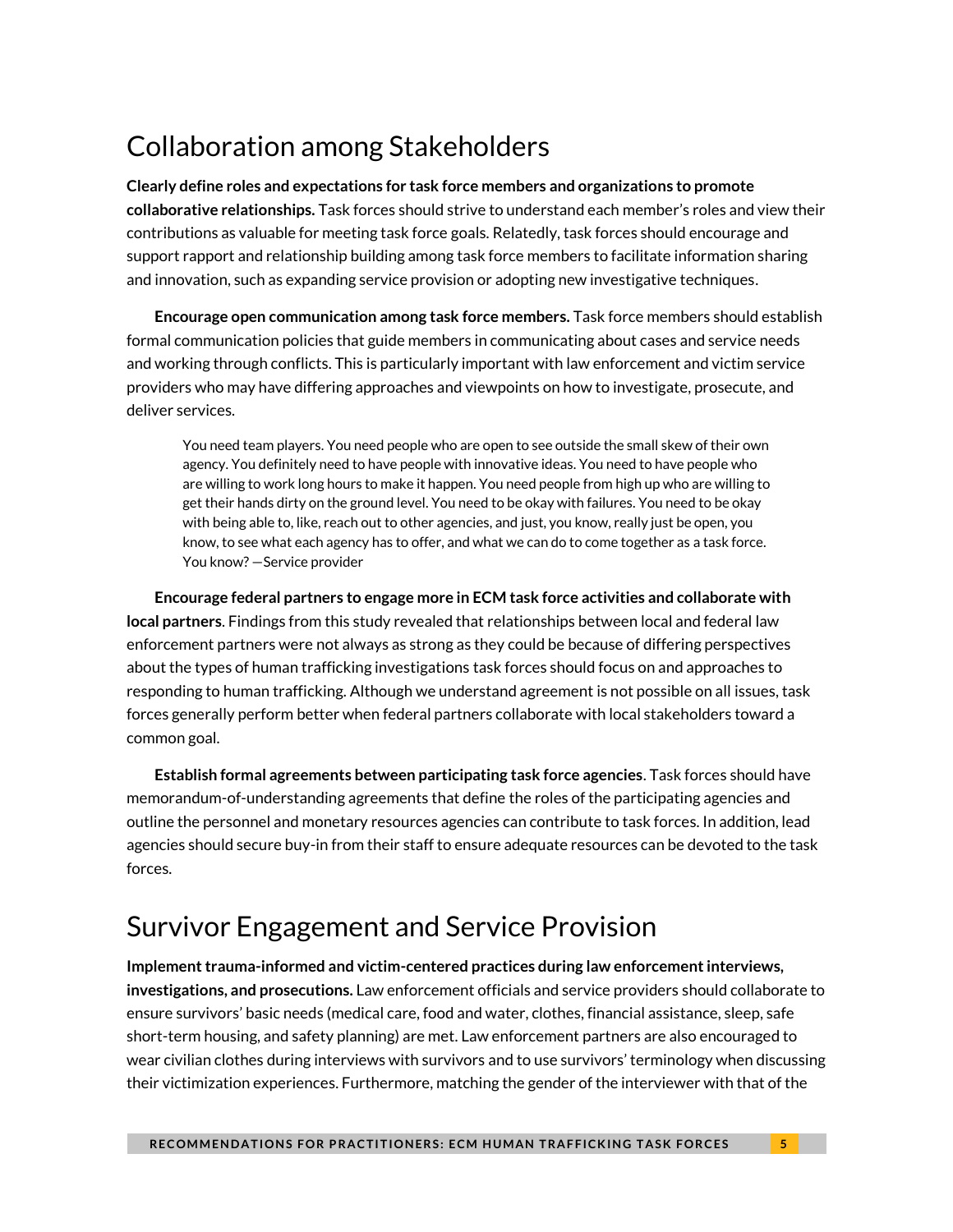survivor can help the survivor feel more comfortable. In addition, task forces should consider using "soft rooms" for interviewing and for delivering immediate services. As investigations reach the prosecution stage, law enforcement officials and prosecutors should ensure court procedures and participation requirements or opportunities via testifying and victim impact statements are clearly communicated to survivors.

**Encourage close collaboration with service providers during investigations to ensure survivors know their rights and are informed of processes involved in investigation, prosecution, and treatment.** Law enforcement officials and prosecutors should engage service providers throughout investigations and prosecutions to ensure survivors understand the process. This collaboration can include participation of service providers in proactive or sting operations, case communication, and court assistance. During investigations, task forces should prepare survivors for what to expect during prosecution or treatment. This can include providing diagrams or photos of courtrooms and treatment facilities, sharing intake forms ahead of time, and assisting and supporting survivors in delivering impact statements.

My interactions with victims are predominantly through social workers. Quite honestly, they keep tabs on the victims. They're making sure that the victims are getting what they need, getting access to services if they need them, getting help navigating their participation in this whole criminal justice system, making sure they interface with me and build rapport with the victim and build trust with the victim, so that if the time comes that we have to try the case and they have to testify…and we know where they are and we can have access to them, that they're taken care of. —Prosecutor

**Provide more resources to increase appropriate housing options for human trafficking survivors.**  Adequate housing for survivors was consistently identified as an unmet need in almost every task force included in this study. Alternative housing options (such as domestic violence shelters) have been used by some task forces but are not conducive to meeting the specific needs of human trafficking survivors. Housing options that have the capacity (and staff training) to serve human trafficking survivors is needed.<sup>2</sup>

**Encourage ECM task forces to avoid arresting survivors.** Task forces should be encouraged to not arrest survivors, which can lead to further trauma, negative interactions with law enforcement, and destabilization for survivors. Additional training on victim-centered and trauma-informed approaches for investigating human trafficking may be needed, as well as training on survivors' perceptions of safety for task forces that rely on arresting and incarcerating survivors as a means of keeping them "safe."

# Task Force Training, Focus, and Activities

**Provide opportunities for more targeted and specialized human trafficking training.** Task force members wanted more specific and targeted training that focuses on effective investigative and prosecutorial techniques (particularly for labor trafficking). Members of several task forces suggested offering cross-training or immersion training, which would provide opportunities to visit and observe other model task forces in action to identify promising practices.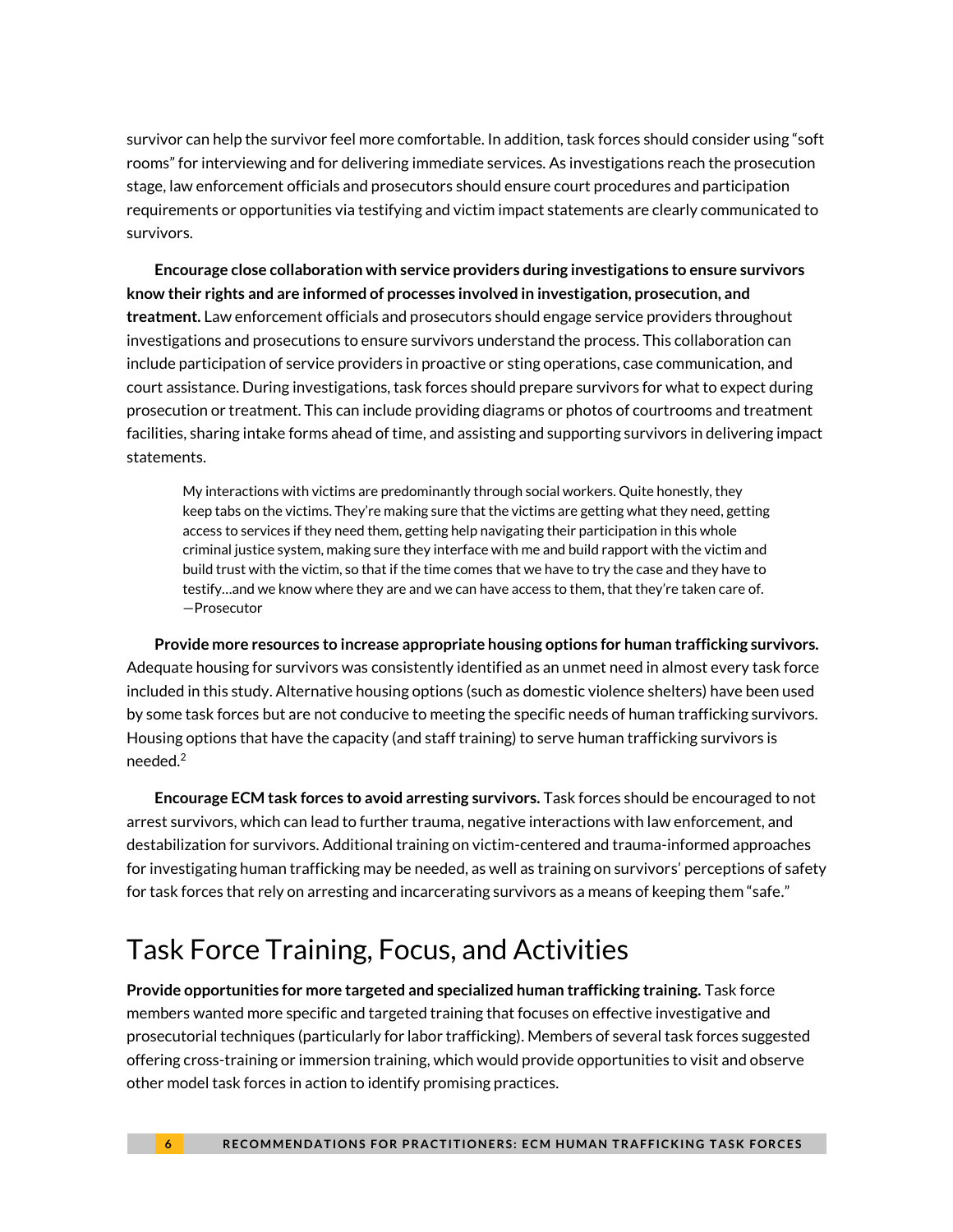Giving training. I think that it's incredibly helpful just inasmuch as sitting together. First off, when you're educating others, how much you learn through that process is pretty incredible. Not just yourself, but then you're in front of other people who are sharing information and will ask questions that you then wanna go look up or like, "I don't know. Let me know, go find that out." You get all these resources that you never knew before. More importantly, it's fascinating to sit with someone who's not my teammate. —Service provider

**ECM task forces must improve their response to labor trafficking.** More resources, infrastructure, and training that focus specifically on labor trafficking are needed. Trainings should focus on building task forces' understanding of labor trafficking and how to identify survivors and high-risk areas and industries for labor trafficking. Skills and expertise should be developed among law enforcement (potentially through working with partner organizations) to gather intelligence about potential labor trafficking victimization in these areas. Task forces should also be encouraged to develop stronger partnerships with regulatory agencies (e.g., the US Department of Labor) to facilitate the identification and prosecution of labor trafficking. For future ECM task force funding decisions, the Office of Justice Programs might consider a bifurcated funding structure, perhaps as a pilot program. For example, the office could fund one or two task forces to focus exclusively on labor trafficking, while other task forces could be funded to address sex trafficking or both types of trafficking.

**Encourage ECM task forces to engage in proactive work in communities.** Members of four task forces reported that stings or undercover operations were their primary investigative strategies. In addition, a disproportionate number of people arrested for trafficking in this study were Black/African American. Task forces should be encouraged to examine their relationships with communities of color and engage meaningfully with communities in which trafficking is occurring. Task forces should also be encouraged to collaborate with local members and organizations of communities to learn about their needs and to support efforts to identify survivors and to decrease the likelihood of trafficking occurring.

## Conclusion

The Office for Victims of Crime and the Bureau of Justice Assistance launched the Enhanced Collaborative Model to Combat Human Trafficking in 2010 to foster a multidisciplinary approach that brought together law enforcement, prosecutors, and victim service providers in communities to work together on a coordinated response to address all forms of human trafficking. Until our recent study, limited research had been conducted regarding the impact and effectiveness of these ECM task forces. We derived several recommendations for ECM task force practitioners from the findings of that study.

First, in terms of structure, ECM task forces should identify task force administrators for day-to-day operations, consider colocating task force members to facilitate collaboration, and ensure membership represents a wide array of knowledge and skill sets while prioritizing survivors' perspectives. Moreover, statewide task forces could benefit from additional funding given the logistical challenges and wide scope of their work. Second, in terms of collaboration, clearly defined roles and expectations via formal agreements as well as open communication will facilitate collaboration and increase effectiveness. Stakeholders recommended that federal partners be more involved in ECM task forces locally.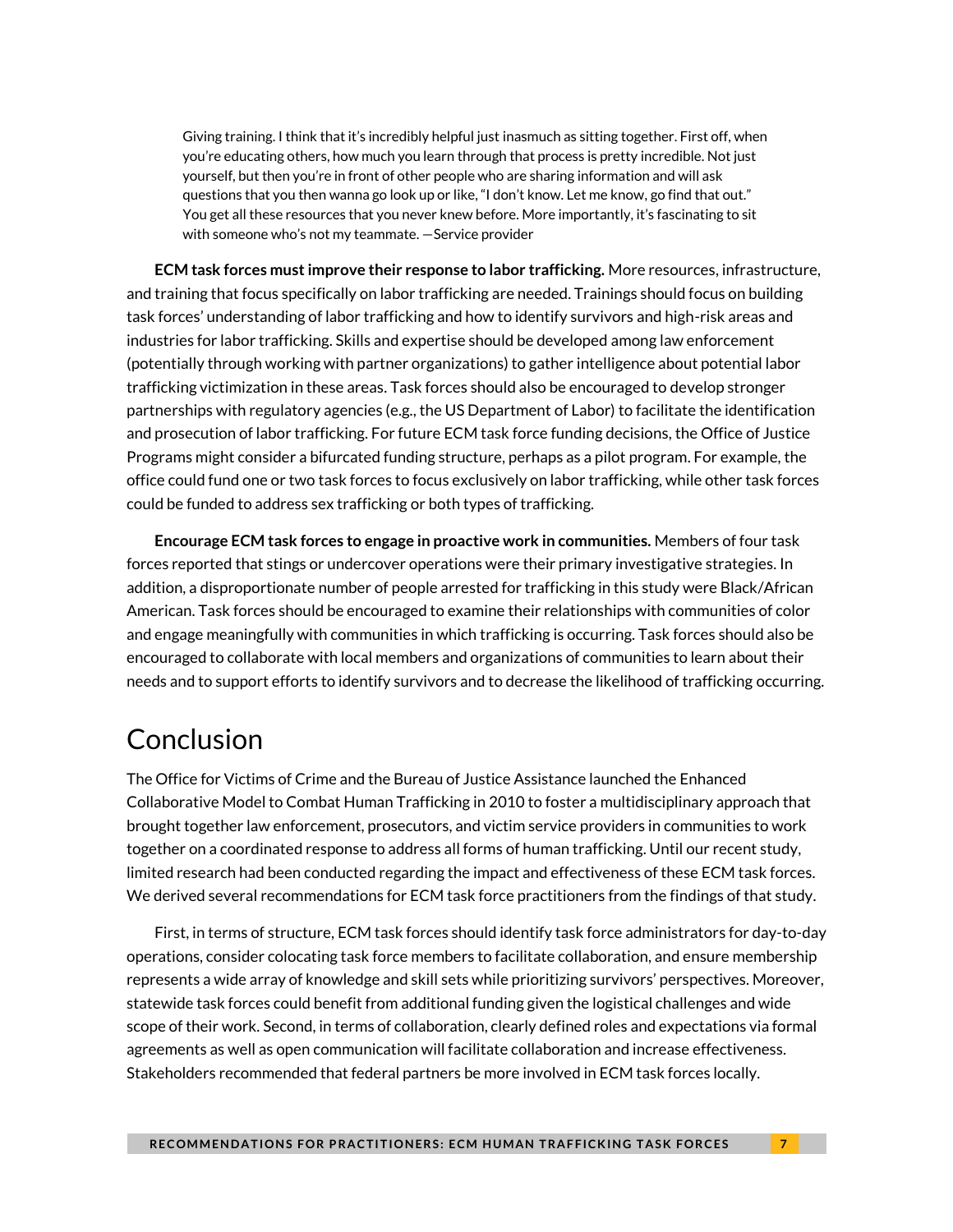Third, in terms of survivor engagement and service provision, stakeholders recommended using trauma-informed and victim-centered practices during law enforcement interviews, investigations, and prosecutions in order to better support survivors. In addition, task force members would encourage arrests of survivors to be minimized, because arrests can further traumatize and destabilize survivors; they also recommend that the number of appropriate housing options for survivors be increased. Lastly, in terms of task force focus, stakeholders recommend that more targeted and specialized human trafficking training be provided alongside improved responses to labor trafficking and more proactive work in communities.

#### **Notes**

- $1$  The Trafficking Victims Protection Act of 2000 defines human trafficking as (1) sex trafficking "in which a commercial sex act is induced by force, fraud, or coercion, or in which the person induced to perform such act was not attained 18 years of age," or (2) labor trafficking, "recruitment, harboring, transportation, provision, or obtaining of a person for labor or services, through the use of force, fraud, or coercion for the purpose of subjection to involuntary servitude, peonage, debt bondage, or slavery" (22 USC § 7102 [2000]).
- $^2$  Notably, the US Department of Justice announced on August 4, 2020, that the Office for Victims of Crime had awarded more than \$35 million in grant funding to 73 organizations to provide housing to human trafficking survivors.

## References

- McCoy, Evelyn, Paige Thompson, Jeanette Hussemann, William Adams, Krista White, and Roderick Taylor. 2022. *Findings from an Evaluation of the Enhanced Collaborative Model Task Forces to Combat Human Trafficking*. Washington, DC: Urban Institute.
- Todres, Jonathan. 2012. "The Private Sector's Pivotal Role in Combatting Human Trafficking." *California Law Review Circuit* 3: 80–98.
- Zimmerman, Cathy, Mazeda Hossain, and Charlotte Watts. 2011. "Human Trafficking and Health: A Conceptual Model to Inform Policy, Intervention and Research." *Social Science and Medicine* 73 (2): 327–35.

## About the Authors

**Paige S. Thompson** is a research associate in the Justice Policy Center at the Urban Institute, where her research focuses on interventions and policies focused on preventing and reducing gun violence, community antiviolence initiatives, responsible fatherhood, human trafficking, and police-community relations.

**Evelyn F. McCoy** is a senior manager in the Justice Policy Center, where she leads projects on alternatives to incarceration, conditions of confinement, sexual violence in correctional facilities, and survivors' experiences in the justice system.

**Jeanette Hussemann** is a former principal research associate in the Justice Policy Center, where she led research on human trafficking and other forms of victimization, access to justice, and experiences in systems of justice and with community-based service provider agencies.